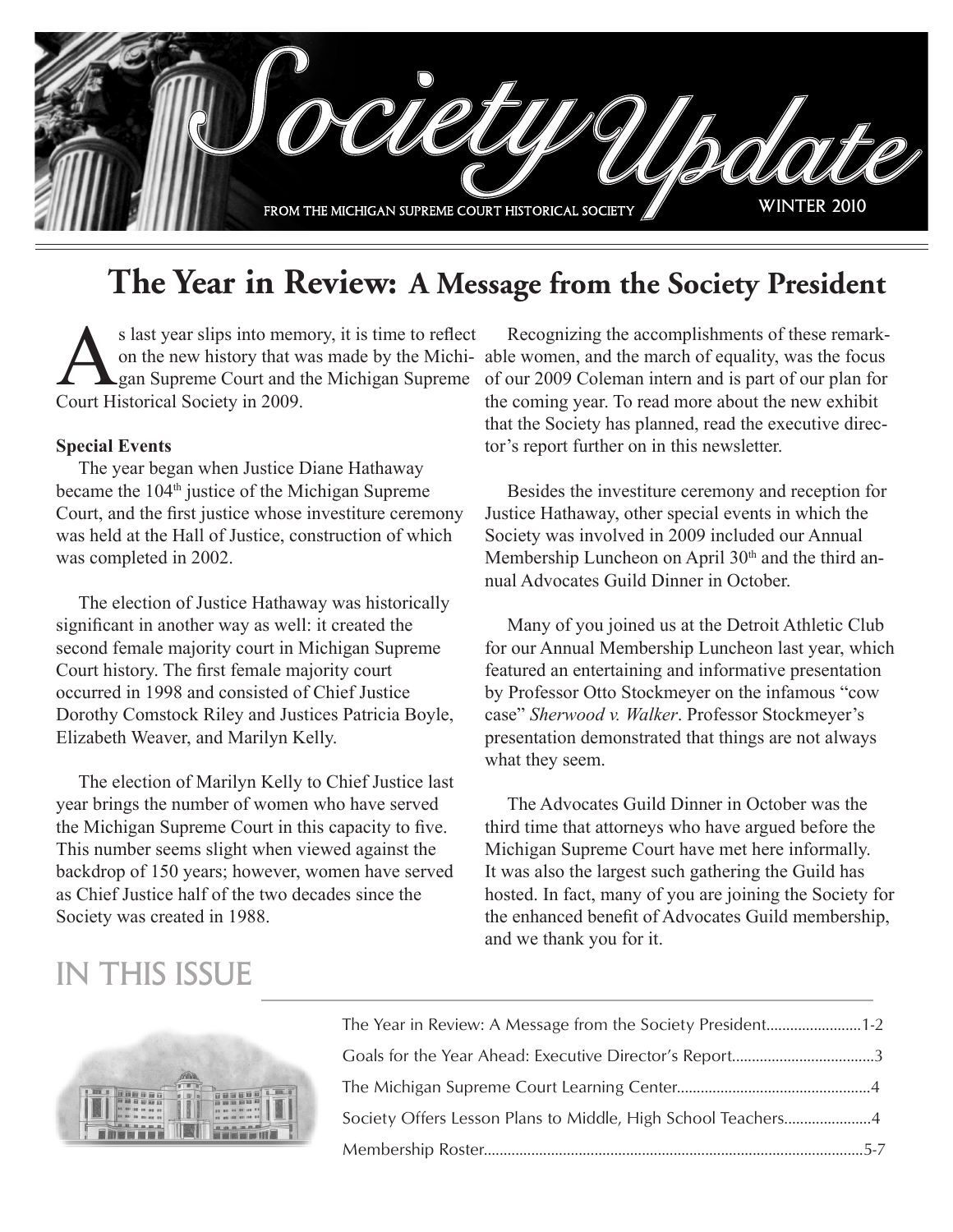#### **Research**

In 2009 the Board of Directors commissioned research on the way judicial elections are conducted in our state. As you know, candidates for the Supreme Court are nominated by political party but appear on the non-partisan ballot. Legal historian and professor Mark Hurwitz of Western Michigan University will present his findings on this topic at the Midwest Political Science Association's conference in April.

#### **Law Student Prizes**

In my commencement address to the 2009 graduates of Cooley Law School, I said that there can never be enough lawyers because an education in the law provides a solid base for any career. Former Attorney General and Society Board member Frank Kelley said something very similar when he presented the *Michigan Supreme Court Historical Society Law Student Prize* at Michigan State University College of Law in November. In 2009, the Society presented three \$500 prizes to worthy law school students at MSU, the University of Detroit Mercy, and Cooley. It is part of our initiative to reach out to a younger audience and make history come alive for them.

### **Board of Directors**

The board of directors of the Society met three times in 2009 as is our custom. In April, we elected two new members of the board who have a strong connection to the Court and the Society: John P. Jacobs and former Justice Patricia Boyle. Charles R. Rutherford, who has been on the board since 1991, was selected as Vice President. He replaces Frederick Buesser, III, who left the board upon his retirement from the practice of law.

As always, I am grateful to our board of directors for their vision and volunteerism. I extend a special thanks to them for their continued dedication to the Society's mission and goals.

I also thank each of you, our dedicated individual and corporate members, for your continued support without which we could not continue to fulfill our mission.

Nallau D Viley



Thursday, April 29, 2010  $11:30 a.m.$ The Detroit Athletic Club 241 Madison Street Detroit, Michigan



The luncheon program will feature John Fedynsky, author of the new book *Michigan's County Courthouses: An Encyclopedic Tour of Michigan's Courthouses*, including an 84th chapter on the historic homes of the Michigan Supreme Court.

*Watch the mail in March for your invitation to the Annual Membership Luncheon. Information for law firms wishing to purchase a table will also be available on our website after March 1st.*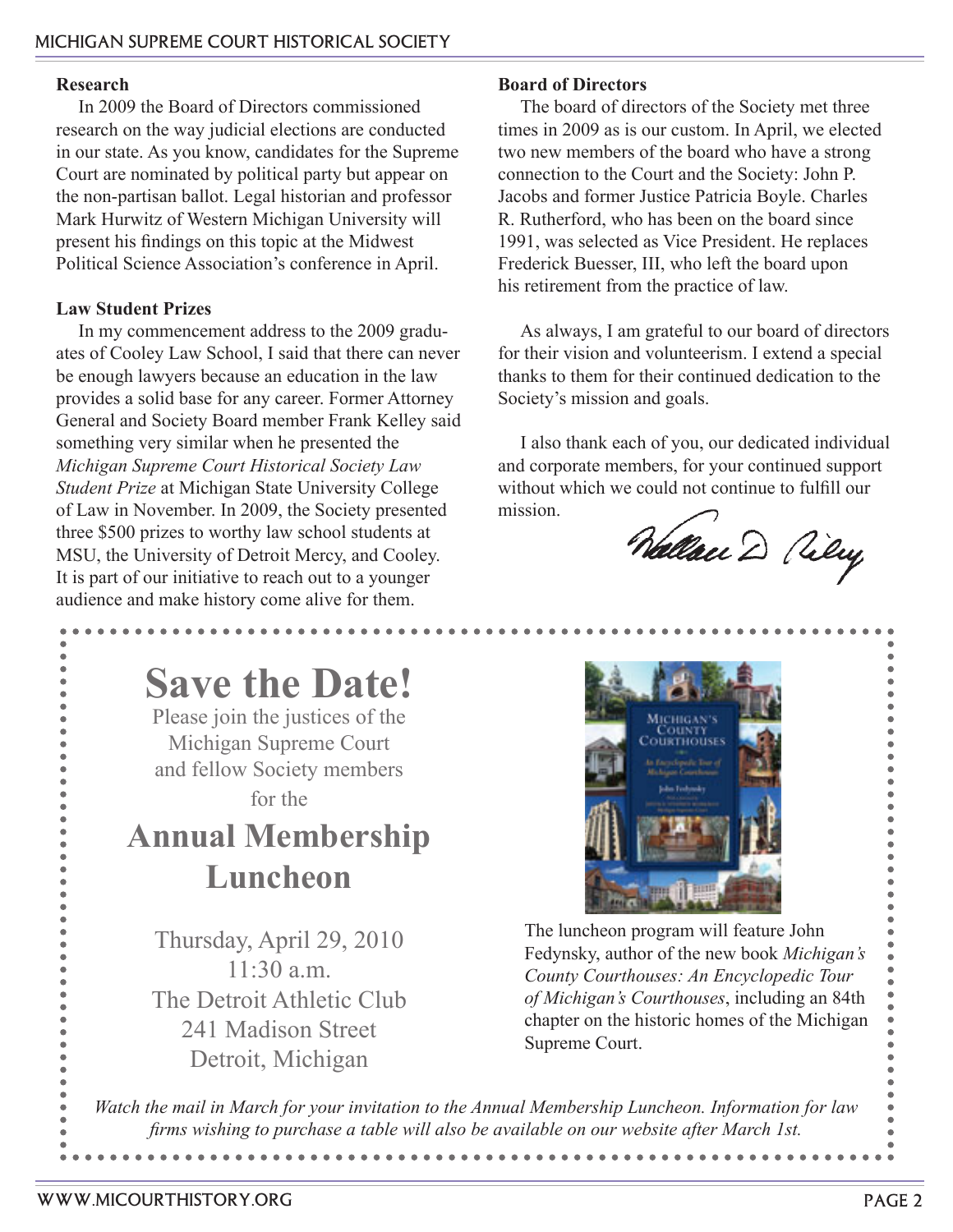## **Goals for the Year Ahead** Executive Director's Report

The year 2010 is projecting many good things for the Society. As you will see from my report, much has been planned for this coming year.

### **Coleman Internship**

Jacob Yaeger, a junior at Michigan State University, has been selected by the Coleman Internship Committee to work with the Society for 2010. Mr. Yaeger is a multi-disciplinary humanities major. He was chosen for the position based on his excellent writing and research skills. His project will include updating Society publications including the *Michigan Supreme Court Historical Reference Guide* and the student lesson plans.

### **Annual Membership Luncheon**

The Annual Membership Luncheon will be held Thursday, April 29, at the Detroit Athletic Club. The legal vignette will be on Michigan's courthouses with a presentation by John Fedynsky who has just finished an encyclopedic look at all 83 Michigan county courthouses. The 84<sup>th</sup> chapter is on the historical homes of the Michigan Supreme Court including its new home in the Hall of Justice. Invitations to the luncheon will be mailed to current members in March.

### **Publications and Website**

The *Michigan Supreme Court Historical Reference Guide* was first published in 1998. It's time for an update! The project of our 2010 Coleman intern is to uncover new stories and facts about the 100 justices who appeared in the first edition. The new book is not slated to be complete until after the 2010 election and will include biographies of the justices on the current court. Additionally, many of the former justices did not have official portraits done until after 1998. The new edition will include images of the official court portrait for every justice.

Although our mission is to preserve history, that doesn't mean we ignore technology. If you have never visited the Society's website, I encourage you to do so now. It is a great source for both researchers and the merely curious. Among the many interesting features on the website are: a court composition chart, appointment and election information, transcripts of the Special Sessions of the Court, and links to the oral histories of the justices. The oral histories provide a fascinating glimpse into the lives of the justices who recorded them. You can either read the transcription of the oral histories or download them to an iPod or other mp3 player.

The other significant development is that the Society is now on Facebook. Become a fan and stay up-todate on the latest news from the Society.

### **Women on the Court Exhibit**

The research portion of the Women on the Court exhibit is complete and now we are ready to put it all together in an exhibit that can be viewed by students from all over the state. The Society will work with the Hall of Justice Learning Center to produce an exhibit that highlights the two female majority courts and the five women who have served as Chief Justice. It is an inspiring story for all the women who have come before them and for the young ladies who will follow.

#### **\*\*\***

As Antoine de Saint-Exupéry wrote, "A goal without a plan is just a wish." Without the dedication of our Board of Directors and the encouragement of our membership, the plans I have expressed would be nothing more than a wish. I am extremely grateful for the opportunity to serve the Society and thank you for your continued support. Your support of our work is more important than ever.

Carrioficket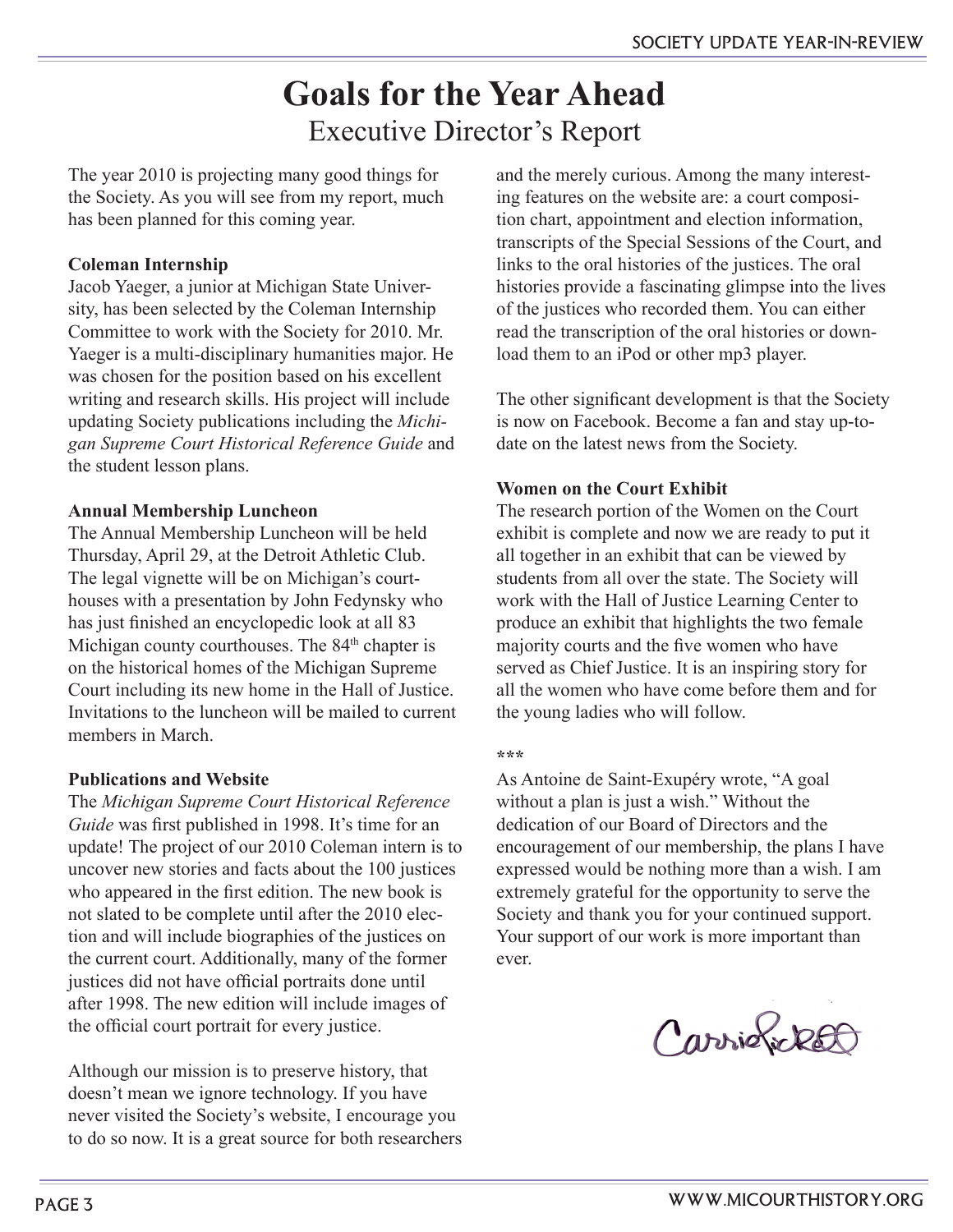# **The Michigan Supreme Court Learning Center**



Photo reproduced with permission © Justin Maconochie Photography.



MSCHS Treasurer Larry Nolan spoke to students from Lansing's Wexford Montessori last year on Law Day.

The Michigan Supreme Court Learning Center introduces the judicial branch of government to visitors of all ages. In addition to tours of the gallery, the following special projects are in progress:

**\*Tours for Third Grade Students** – As a result of curriculum changes implemented by numerous school districts, more third grade classes have begun to visit the Learning Center. In response, staff and volunteers worked with elementary teachers to create a new style of tour for our youngest group visitors. Themes include common good, roles in the courtroom, and the rights and responsibilities of citizens.

**\*New Exhibit on Access and Fairness** – At the request of Chief Justice Marilyn Kelly, Lorraine Weber, the Director of Access and Fairness for the Court, is working with the Learning Center to design a new longterm exhibit about the subject.

**\*Law Day** – On May 3, the Learning Center will celebrate Law Day with special tours and activities. The theme for 2010 is Law in the 21st Century: Enduring Traditions, Emerging Challenges.

**\*Exploring Careers in the Law** – Now in their fifth year, these popular summer sessions will introduce middle school and high school students to careers in the legal field. Applications will be available March 1.

For more information about tours, programs, and activities, visit the Learning Center's website at http://courts. mi.gov/plc or contact Learning Center Coordinator Rachael L. Drenovsky by phone at (517) 373-5027 or by e-mail drenovskyr@courts.mi.gov.

# **Society Offers Lesson Plans to Middle School and High School Teachers**

In 2001 the Michigan Supreme Court Historical Society developed two-week lesson plans for middle school and high school teachers. These lesson plans have been updated and re-packaged for 2010! The free lesson plans make it easier for history and civics teachers to educate students on this critical unit of government. Lesson plans include units on Michigan history, the Michigan constitution, the Big Four justices, and our court system. Hard copies of the lesson plans may be ordered from the Michigan Supreme Court Historical Society by calling (517) 373-7589 or emailing cpickett@micourthistory.org. The lesson plans are also available online at www.micourthistory.org/education.php.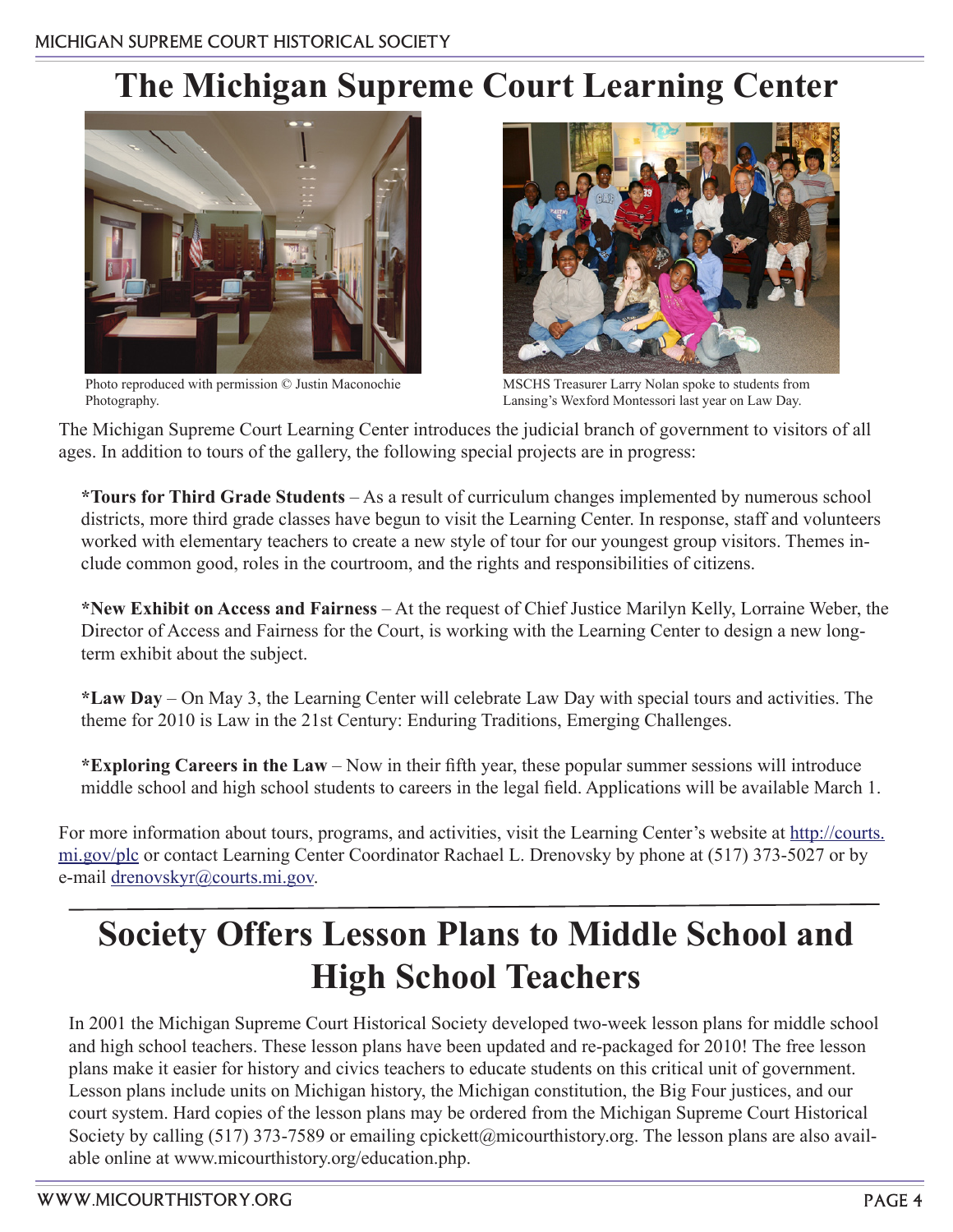### **2009 Membership Roster**

The Society groups its individual members into two categories: *Life Members*, which includes Benefactors, Major Sponsors, and Sponsors, and *Annual Members*, which includes Contributing, Sustaining, Patron, and Student members. The year listed after each member's name indicates the year that he/she joined the Michigan Supreme Court Historical Society.

### **Life Members**

### **Benefactor**

*(Over \$5,000)* Alan T. Ackerman, 1988 Thomas E. Brennan, 1988 Patricia Hill Burnett, 2006 Avern L. Cohn, 1989 Lawrence P. Nolan, 1989 Richard D. Reed, 1989 Wallace D. Riley, 1988 Karla Scherer, 1988 Clifford W. Taylor, 1989 Emmet E. Tracy, 1997 Robert P. Young, 1999

### **Major Sponsor**

*(\$2,500-\$4,900)* Gerard J. Andree, 2001 Dennis W. Archer, 1988 Prentiss M. Brown, Jr., 1993 Hugh A.Carter, Jr., 2002 Mae E. Corrigan, 2002 Maura D. Corrigan, 1993 Dan Gemuend, 2002 George A. Googasian, 1989 Robert P. Griffin, 1988 J.C. Huizenga, 2002 John P. Jacobs, 1994 Charles L. Levin, 1988 Richard B. Poling, Jr., 2002 Charles R. Rutherford, 1990 David J. Sparrow, 1994 Rodger D. Young, 2002

### **Sponsor**

*(\$1,000 - \$2,499)* Lanie Anderson, 1995 Frederick M. Baker, Jr., 1998 Janet Callahan Barnes, 2001 George J. Bedrosian, 1994 Robert A. Benson, 1997 Bryan M. Black, 1989 William D. Booth, 1990 Fred L. Borchard, 1995 Glen V. Borre, 1989 Patricia J. Boyle, 1993 Joyce Braithwaite-Brickley, 1988

Thomas E. Brennan, Jr., 1990 Anthony C. Buesser, 1989 Frederick G. Buesser, III, 1990 Alfred M. Butzbaugh, 1989 Michael F. Cavanagh, 1988 Lawrence S. Charfoos, 2001 Karen Anne Chopra, 1998 David W. Christensen, 1995 William D. Cohan, 1993 John L. Collins, 1989 Richard P. Condit, 1994 James Corden, 1989 John L. Coté, 1989 Thomas W. Cranmer, 1994 Martin L. Critchell, 1998 Robert J. Danhof, 1989 Julia D. Darlow, 1989 Julius Denenberg, 1989 David L. Denn, 1989 Nancy J. Diehl, 2001 Eric E. Doster, 1998 Raymond H. Dresser, Jr., 2002 Eugene Driker, 1989 Patrick J. Duggan, 1993 Jan K. G. Dunn, 1993 Michael Ellis, 2000 Albert J. Engel, 1989 John Feikens, 1989 Lynn A. Feldhouse, 1995 Elaine Fieldman, 1997 Gerald A. Fisher, 1994 E. Thomas Fitzgerald, 1994 Paul V. Gadola, 1993 Miles C. Gerberding, 2001 Leonard D. Givens, 1994 Ronna Stevens Gold, 1993 Deborah L. Gordon, 1996 Thomas A. Gottschalk, 1995 Frank J. Greco, 2002 Roman S. Gribbs, 1996 Bruce M. Groom, 1989 Patrick E. Hackett, 1994 William P. Hampton, 1994 R. James Harvey, 1996 Boyd A. Henderson, 1988 Carl W. Herstein, 2000

Mark R. High, 1995 Joseph N. Impastato, 1993 Charles W. Joiner, 1995 Frank J. Kelley, 1993 Stephen M. Kelley, 1993 Marilyn J. Kelly, 1997 Cornelia G. Kennedy, 1990 Thomas G. Kienbaum, 1997 David A. King, 1997 Daniel N. King, 2002 John N. Kirkendall, 1989 D. Michael Kratchman, 1994 John A. Krsul, Jr., 1989 Helen M. Kuhnmuench,1993 Terri Lynn Land, 1996 Denise Langford Morris, 1995 Don LeDuc, 2000 Patrick J. Ledwidge, 1990 George H. Lennon, 2002 Dean S. Lewis, 1989 Lawrence B. Lindemer, 1990 Benjamin H. Logan, II, 1989 John H. Logie, 1989 Thomas L. Ludington, 1995 Barbara B. MacKenzie, 1989 Conrad L. Mallett, Jr., 1992 Robert Maniscalco, 1996 Gerald Marcinkoski, 1996 Stephen J. Markman, 1999 Thomas C. Mayer, 1993 Stephen A. Mazurak, 2002 Samuel E. McCargo, 1989 Richard D. McLellan, 1995 Michigan Lawyer Auxiliary, 2001 James E. Mies, 1989 Wendell A. Miles, 1989 Bruce A. Miller, 1994 James A. Mitchell, 1993 Emmit D. Moore, 1990 Christopher D. Morris, 1995 Eugene D. Mossner, 1990 Dennis C. Muchmore, 2002 Michael Murray, 2001 Robert Nitschke, 2000 Patrick J. O'Brien, 1993 John Corbett O'Meara, 1989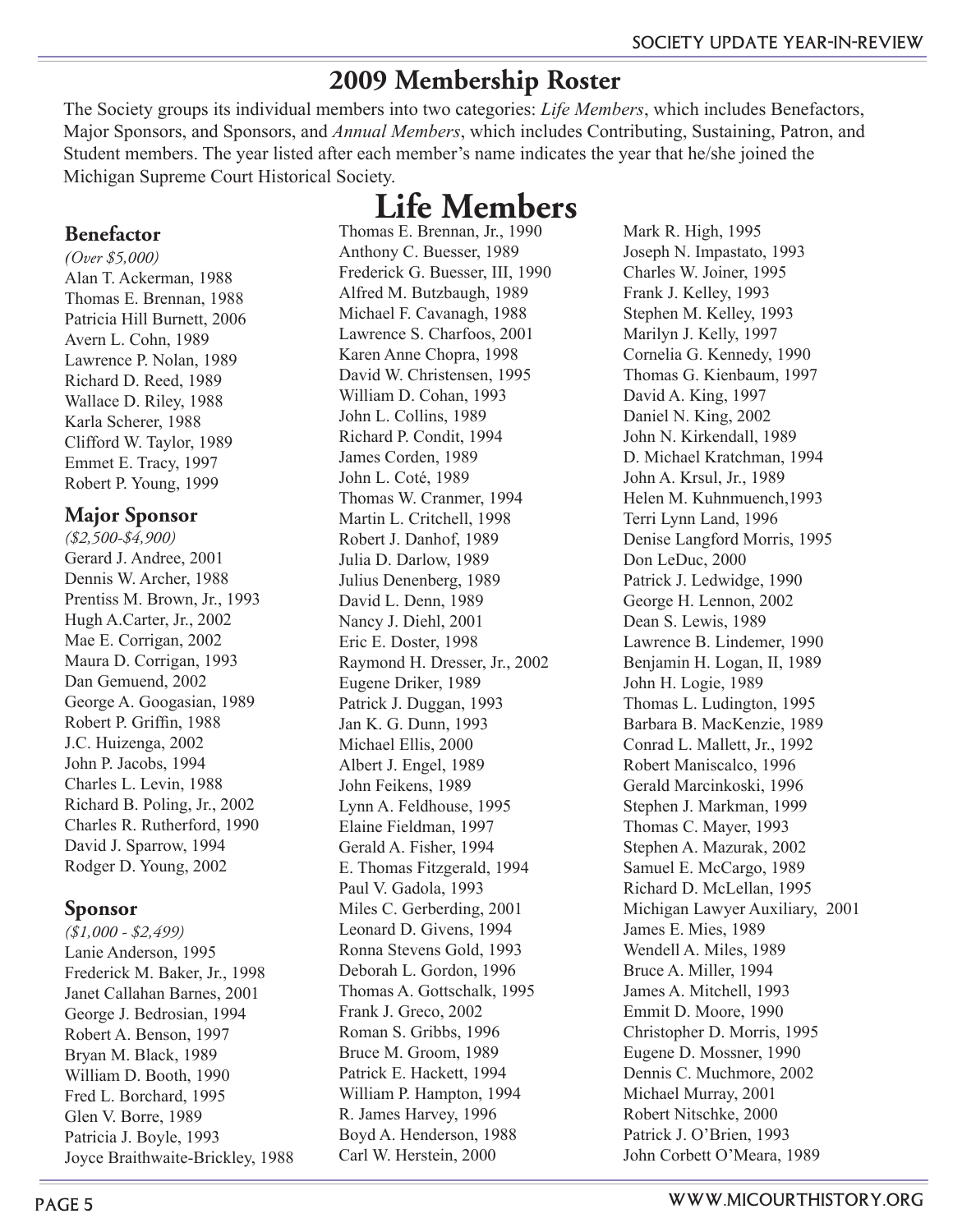#### michigan supreme court historical society

Christine D. Oldani, 1998 Roland L. Olzark, 1991 Alice McCann Osburn, 1994 Edward H. Pappas, 1994 William D. Parsley, 1997 William Patterson, 1989 Elizabeth M. Pezzetti, 1994 Dennis J. Pheney, 1994 David L. Porteous, 1992 Wendy L. Potts, 1994 Kenneth E. Prather, 1990 Wayne F. Pratt, 1993 Clayton E. Preisel, 1989 Richard E. Rassel, 1994 John W. Reed, 1988 Maureen Pulte Reilly, 1993 Linda K. Rexer, 2002 James K. Robinson, 1989 Douglas D. Roche, 1994 Rosalind Rochkind, 2001 John T. Rogers, 1994 Mary Massaron Ross, 1997 Larry S. Royster, 2002 James L. Ryan, 1993 Thomas Ryan, 2001 John F. Schaefer, 1996 Thomas R. Schultz, 1996 Alan E. Schwartz, 1996 Michael D. Schwartz, 1989

Betty Semrau, 1995 Walter Shapero, 2002 Erwin S. Simon, 1990 Louis A. Smith, 1993 George E. Snyder, 1989 Myzell Sowell, 1995 Theodore St. Antoine, 2001 Harry S. Stark, 1994 Jo Ann C. Stevenson, 1993 N. Otto Stockmeyer, Jr., 1989 Nathaniel W. Stroup, 1997 Richard F. Suhrheinrich, 1994 Vesta Svenson, 1989 Maurice B. Townsend, Jr., 1994 Amanda Van Dussen, 1991 Robert G. Waddell, 1994 Eugene G. Wanger, 1995 Elizabeth A. Weaver, 1989 Richard D. Weber, 1989 Robert B. Webster, 1993 Janet K. Welch, 2000 William C. Whitbeck, 1997 Helene N. White, 1997 Richard E. Whitmer, 1994 J. Bryan Williams, 1989 Robert C. Williams, 1990 John M. Wright, 1988 Gilbert L. Ziegler, 1994 Eileen D. Zielesch, 2003

# **Annual Members**

#### **Patron**

*(\$500-\$999)* Louise Alderson, 2002 Marjory Basile, 2002 Henry Baskin, 2001 Michael E. Baum, 2005 Angela Bergman, 2001 Earl E. Borradaile, 2002 Conrad A. Bradshaw, 2002 Bill and Laura Brickley, 2002 Scott S. Brinkmeyer, 2004 John F. Burns, 2001 Lawrence G. Campbell, 1999 Carole L. Chiamp, 2001 Sam Cucinella, 2001 Elias Escobedo, 2003 Julie I. Fershtman, 2002 Carl L. Gromek, 2004 Michael M. Hathaway, 2001 Jeffrey G. Heuer, 2001 Donald A. Hines, 2004 Kenneth N. Hylton, Sr., 2003 Ronald D. Keefe, 2002 Phillip J. Kessler, 2004 Richard Kitch, 2004

### **2010 Membership Dues**

Membership dues statements will begin mailing next week, or you may use this slip. For your convenience, the Society accepts Visa, MasterCard, American Express, and PayPal. Visit our website to make a payment online; call (517) 373-7589; or mail this slip to MSCHS attn: Carrie Pickett; 1st Floor Hall of Justice, 925 W. Ottawa Street, Lansing, MI 48915. Contributions are tax-deductible. Name  $\frac{1}{\sqrt{1-\frac{1}{2}}}\cdot\frac{1}{\sqrt{1-\frac{1}{2}}}\cdot\frac{1}{\sqrt{1-\frac{1}{2}}}\cdot\frac{1}{\sqrt{1-\frac{1}{2}}}\cdot\frac{1}{\sqrt{1-\frac{1}{2}}}\cdot\frac{1}{\sqrt{1-\frac{1}{2}}}\cdot\frac{1}{\sqrt{1-\frac{1}{2}}}\cdot\frac{1}{\sqrt{1-\frac{1}{2}}}\cdot\frac{1}{\sqrt{1-\frac{1}{2}}}\cdot\frac{1}{\sqrt{1-\frac{1}{2}}}\cdot\frac{1}{\sqrt{1-\frac{1}{2}}}\cdot\frac{1}{\sqrt{1-\frac{1}{2}}}\$ 

City \_\_\_\_\_\_\_\_\_\_\_\_\_\_\_\_\_\_\_ State \_\_\_ ZIP\_\_\_\_\_\_

Phone\_\_\_\_\_\_\_\_\_\_\_\_\_\_\_\_\_\_\_\_\_

Signature

| * Individual Membership:                     | \$100.00   |  |  |
|----------------------------------------------|------------|--|--|
| * Corporate/Law Firm Membership:             | \$1,000.00 |  |  |
| <b>Total Payment \$</b>                      |            |  |  |
| [] Check enclosed [] Credit Card             |            |  |  |
| Circle one: Visa MasterCard American Express |            |  |  |
| Name on Card                                 |            |  |  |
| Acct. No.                                    |            |  |  |
| 3-Digit Security Code<br>Exp. Date           |            |  |  |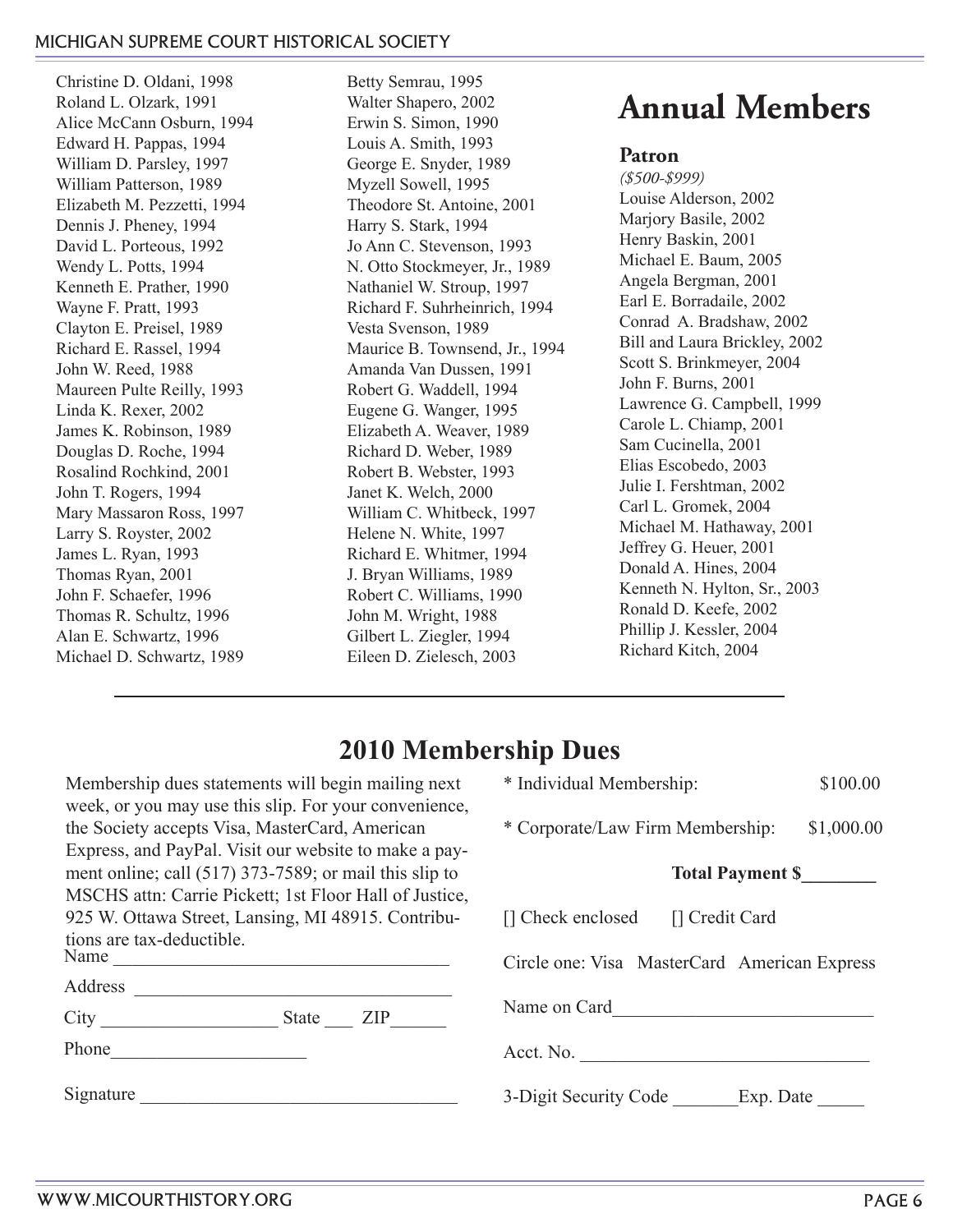Robert S. Krause, 2001 William N. Kritselis, 2004 Richard D. Kuhn, 2001 Lambro Niforos, 2003 Jeffrey Paulsen, 2005 William A. Sankbeil, 2001 Louis E. Simhauser, 2000 James W. Smith, 2002 Guy L. Sweet, 2003 John F. Van Bolt, 2002 James Vlasic, 2004 Joan E. Young, 2002

Congratulations to: Lawrence Charfoos, Carl Herstein, Daniel King, Stephen Mazurak, Elizabeth Pezzetti, Theodore St. Antoine, and Janet Welch who became life members in 2009.

### **Sustaining**

*(\$250-\$499)* John W. Allen, 2007 Don W. Atkins, 2004 Joseph T. Barberi, 2007 Timothy A. Baughman, 2007 Ernest Bazzana, 2007 Michael Beale, 2007 Robert E. Bright, 2006 John J. Bursch, 2007 Evelyn Calogero, 2007 Megan K. Cavanagh, 2007 Anita Comorski, 2007 Mark Cooney, 2007 Hilary Dullinger, 2007 Robert E. Edick, 2007 John M. Engler, 2006 Linda Garbarino, 2007 Barry Gates, 2009 Jeffrey Gerish James G. Gross, 2006 Michael Harrison, 2007 Raymond Henney, 2006 Joseph Hickey, 2007 Marcia L. Howe, 2007 Robert Kamenec, 2007 Mark Kneisel, 2007 Marla R. McCowan, 2007 Barbara Menear, 2004 Mayer Morganroth, 2007 Mary T. Nemeth, 2006 Kristen Netschke, 2007 Margaret Nichols, 2007

John R. Nussbaumer, 2007 Julie McCann O'Connor, 2007 Michael H. Perry, 2007 Cornelius P. Powell, 2006 Bridget Brown Powers, 2007 Ronald Reynolds, 2007 Daniel J. Rust, 2007 Wayne Richard Smith, 2007 Liisa R. Speaker, 2007 Michael L. Stefani, 2007 Brad Thompson, 2006 F. Martin Tieber, 2007 Stephen K. Valentine, Jr., 2007 Michael G. Woodworth, 2007

### **Contributing**

*(\$100-\$249)* Gerald Acker, 2009 Rachael Amber, 2009 Anne Argiroff, 2009 Charles Barbieri, 2009 Thomas H. Blaske, 2009 Jennifer Clark, 2009 Mark H. Cousens, 2008 Monica Feltson, 2009 Samuel Frederick, 2009 Gaëtan Gerville-Reaché, 2009 Devon Glass, 2009 Barry Goodman, 2009 Scott Goodwin, 2009 Mark Granzotto, 2009 Frederick Headen, 2007 Francis Helminski, 2009 Matthew C. Herstein, 2008 Lawrence S. Katz, 2008 Gary Kohut, 2008 Traci Kornak, 2009 Joseph Kozely, 2009 Richard Kraus, 2009 Jodi Latuszek, 2009 Scott Mandel, 2008 David McCreedy, 2007 Tom Meagher, 2008 Deborah Miela, 2009 David Mittleman, 2009 Matthew T. Nelson, 2009 John P. Nicolucci, 2008 James Pfister, 2009 Barry R. Powers, 2009 Jesse Reiter, 2009 Eric Restuccia, 2009 Frank Reynolds, 2009

Patrick L. Rose, 2009 Maureen Rudel, 2007 Jason Sakis, 2009 George T. Sinas, 2009 Stuart Sklar, 2009 Noreen Slank, 2008 Webb A. Smith, 2008 Trisha Stein, 2009 Brian Stevens, 2007 Jeffery V. Stuckey, 2009 June Summers Haas, 2007 Judy Susskind, 2009 Todd Tennis, 2009 Victoria A. Valentine, 2008 James Waters, 2009 Jill M. Wheaton, 2007

### **Student**

Stephanie Fields Rose Merithew Stephanie Schnelz William Stevens

With gratitude to our 2009 corporate members...

Barris, Sott, Denn & Driker PLLC

Dykema Gossett PLLC

Fieger, Fieger, Kenney, Johnson & Giroux, P.C.

Honigman Miller Schwartz & Cohn LLP

Jacobs & Diemer P.C.

Thomas M. Cooley Law School

For information on how your firm can become a corporate member of the Society and receive recognition in the *Society Update* and at our Annual Membership Luncheon, please call Executive Director Carrie Pickett at (517) 373-7589 or email cpickett@micourthistory.org.